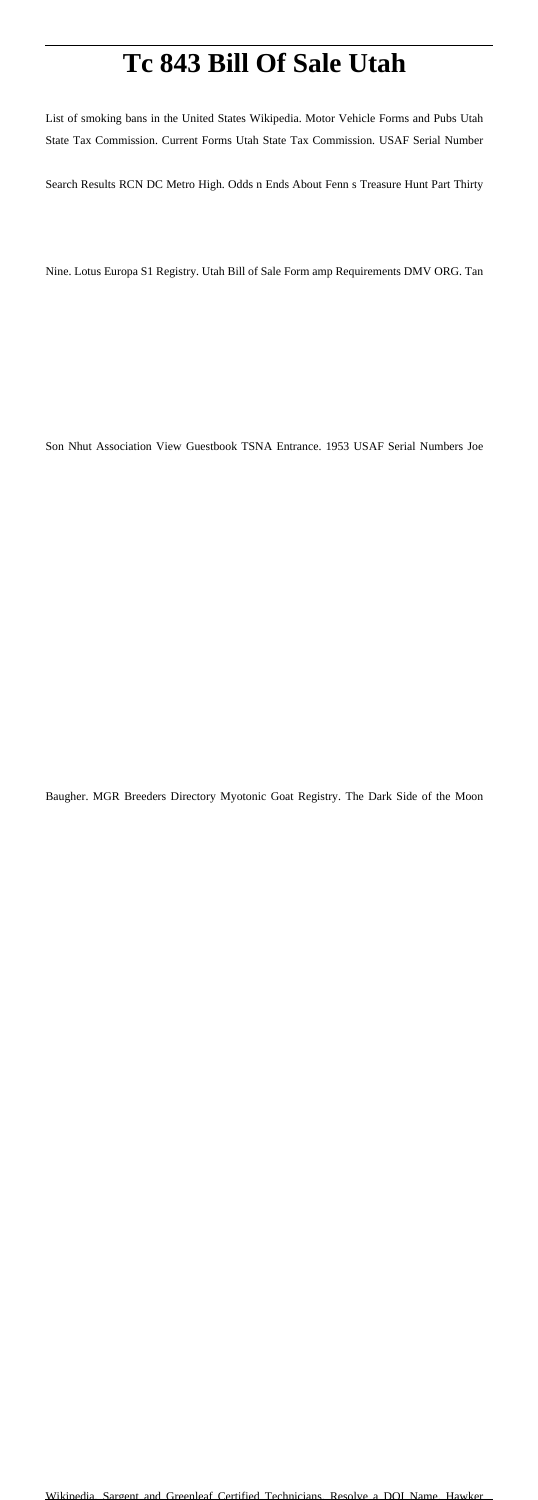Hunters in Switzerland. Used For Sale in Online Surplus Auctions Salvex. Download naruto nsi 336 anime list qacixinohajiqeli ml. dinis2 linguateca pt acesso tokens formas todos br. Eat Wild Farms That Ship. Grant Genealogy Descendants of Peter Grant Grant. How to Transfer Your Car Title in Utah DMV ORG. 1943 USAAF Serial Numbers 43 001 to 43 5108. The Original MGTD Midget The MGTD in America

**List Of Smoking Bans In The United States Wikipedia May 11th, 2018 - In Connecticut Oregon Montana Utah And Wisconsin The State Law Preempts Local**

**Governments From Enacting Stricter Smoking Bans Than The State Though Some Cities And Or Counties In Some Of Those States Have Enacted Local Versions Of The State S Smoking Ban**'

'**MOTOR VEHICLE FORMS AND PUBS UTAH STATE TAX COMMISSION**

MAY 8TH, 2018 - CURRENT UTAH STATE TAX COMMISSION MOTOR VEHICLE FORMS AND PUBLICATIONS'

'**CURRENT FORMS UTAH STATE TAX COMMISSION** MAY 9TH, 2018 - CURRENT UTAH STATE TAX COMMISSION FORMS NUMBER ORDERING NUMBER ONLINE NAME REVISED REVISED TAX TYPE ITEM TYPE STATUS TAX YEAR''**usaf serial number search results rcn dc metro high**

**may 11th, 2018 - serial number criteria description criteria f 86 data last updated tue mar 15 09 25 04 2016 41 18337 41 18699 douglas c 47 dl 18337 18394 msn 4375 4432 18395 18397 msn 4442 4444 18398 18465 msn 4460 4527 18466 18536 msn 4558 4628 18537 18603 msn 4662 4728 18604 18638 msn 4765 4799 18639 18672 msn 6000 6033 18673 18699 msn 6079 6105 18337**'

'*Odds n Ends About Fenn s Treasure Hunt Part Thirty Nine May 10th, 2018 - This page is closed to new comments To continue the discussion please go to the latest Odds n Ends page Please click on the comment balloon below to contribute to the discussion of Forrest Fenn's Treasure Hunt*''**lotus europa s1 registry**

may 8th, 2018 - lotus europa site with a registry photos knowledgebase calendar documentation literature events clubs photos and more'

'*Utah Bill of Sale Form amp Requirements DMV ORG*

*May 10th, 2018 - Utah s Bill of Sale Requirements Utah citizens selling a vehicle in a private party transaction must fill out and sign a Bill of Sale Form TC 843 stating the buyer now owns the vehicle free and clear*'

'*Tan Son Nhut Association View Guestbook TSNA Entrance May 11th, 2018 - FROM THE WEB MASTER The Tan Son Nhut Association Would Like To Take This Time To Share Our Latest Member Information 1 Connett Jerry Indiana 460th FMS Trans Alert Renewal*''**1953 USAF SERIAL NUMBERS JOE BAUGHER**

MAY 10TH, 2018 - 1953 USAF SERIAL NUMBERS LAST REVISED APRIL 2 2018'

'**MGR Breeders Directory Myotonic Goat Registry** May 10th, 2018 - The Myotonic Goat Registry Does Its Best To Preserve The Breed And Serve The Breeder''*The Dark Side of the Moon Wikipedia May 8th, 2018 - The Dark Side of the Moon is the eighth*